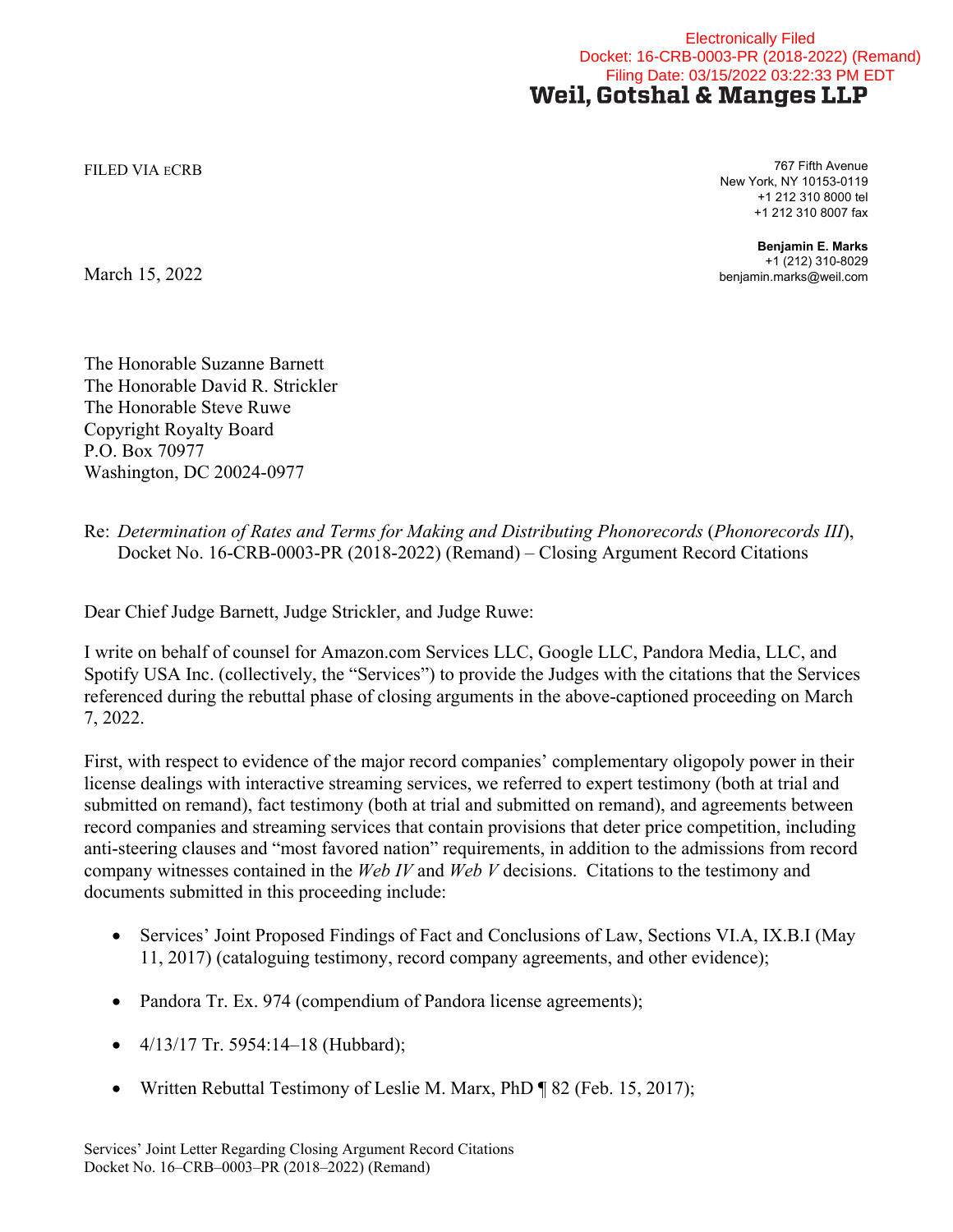- Written Direct Remand Testimony of Christopher Bonavia ¶ 9 (Apr. 1, 2021);
- Written Direct Remand Testimony of George White ¶¶ 4–5 (Apr. 1, 2021);
- Written Supplemental Testimony of Rishi Mirchandani ¶ 24 (Apr. 1, 2021);
- Written Direct Remand Testimony of Leslie M. Marx ¶ 39 (Apr. 1, 2021);
- Written Direct Remand Testimony of Michael L. Katz ¶ 53 (Apr. 1, 2021);
- Written Direct Remand Testimony of Dr. Gregory K. Leonard ¶ 21 (Apr. 1, 2021);
- Written Supplemental Remand Testimony of Leslie M. Marx ¶ 12 (Nov. 15, 2021);
- Written Second Supplemental Remand Testimony of Leslie M. Marx ¶ 31 (Jan. 24, 2022);
- Written Supplemental Remand Testimony of Michael L. Katz ¶¶ 8, 20 (Jan. 24, 2022);
- Second Supplemental Written Remand Testimony of Dr. Gregory K. Leonard ¶ 5, 10 n.6 (Jan. 24, 2022);
- Written Supplemental Rebuttal Remand Testimony of Leslie M. Marx ¶ 13 (Feb. 24, 2022);
- Written Supplemental Remand Testimony of Michael L. Katz ¶ 3 (Feb. 24, 2022); and
- Third Supplemental Written Remand Testimony of Dr. Gregory K. Leonard ¶¶ 4–7 (Feb. 24, 2022).

Second, with respect to evaluation of whether proposed rates satisfy Factor D of the Section 801(b)(1) rate-setting standard, we referred Your Honors to the following pages of the Services' joint briefing on remand:

- Services' Joint Opening Brief at 29–30 (Apr. 1, 2021);
- Services' Joint Reply Brief at 36–37, 43 n.12 (July 2, 2021);
- Services' Joint Supplemental Brief Addressing the Judges' Working Proposal at 19 (Jan. 24, 2022); and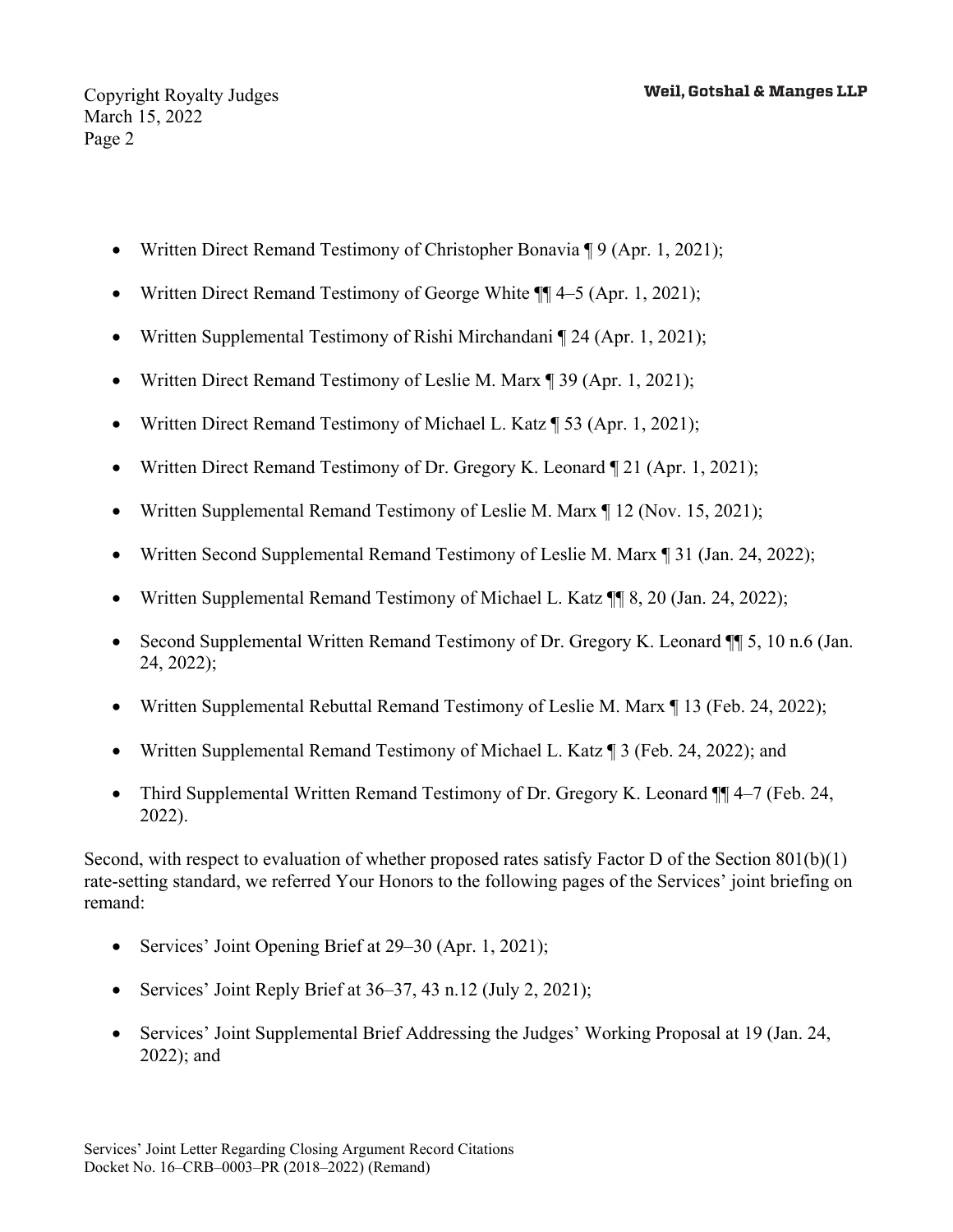Copyright Royalty Judges March 15, 2022 Page 3

 Services' Joint Rebuttal Brief Addressing the Judges' Working Proposal at 26–27 (Feb. 24, 2022).

Third, with respect to the evidence supporting the Initial Determination's definition of "Service Revenue," we referred Your Honors to the following pages of the Services' joint briefing on remand:

- Services' Joint Opening Brief at 68–76 (Apr. 1, 2021); and
- Services' Joint Reply Brief at 57–63 (July 2, 2021).

Respectfully submitted,

*/s/ Benjamin E. Marks* 

Benjamin E. Marks

cc: All Participants (via eCRB)